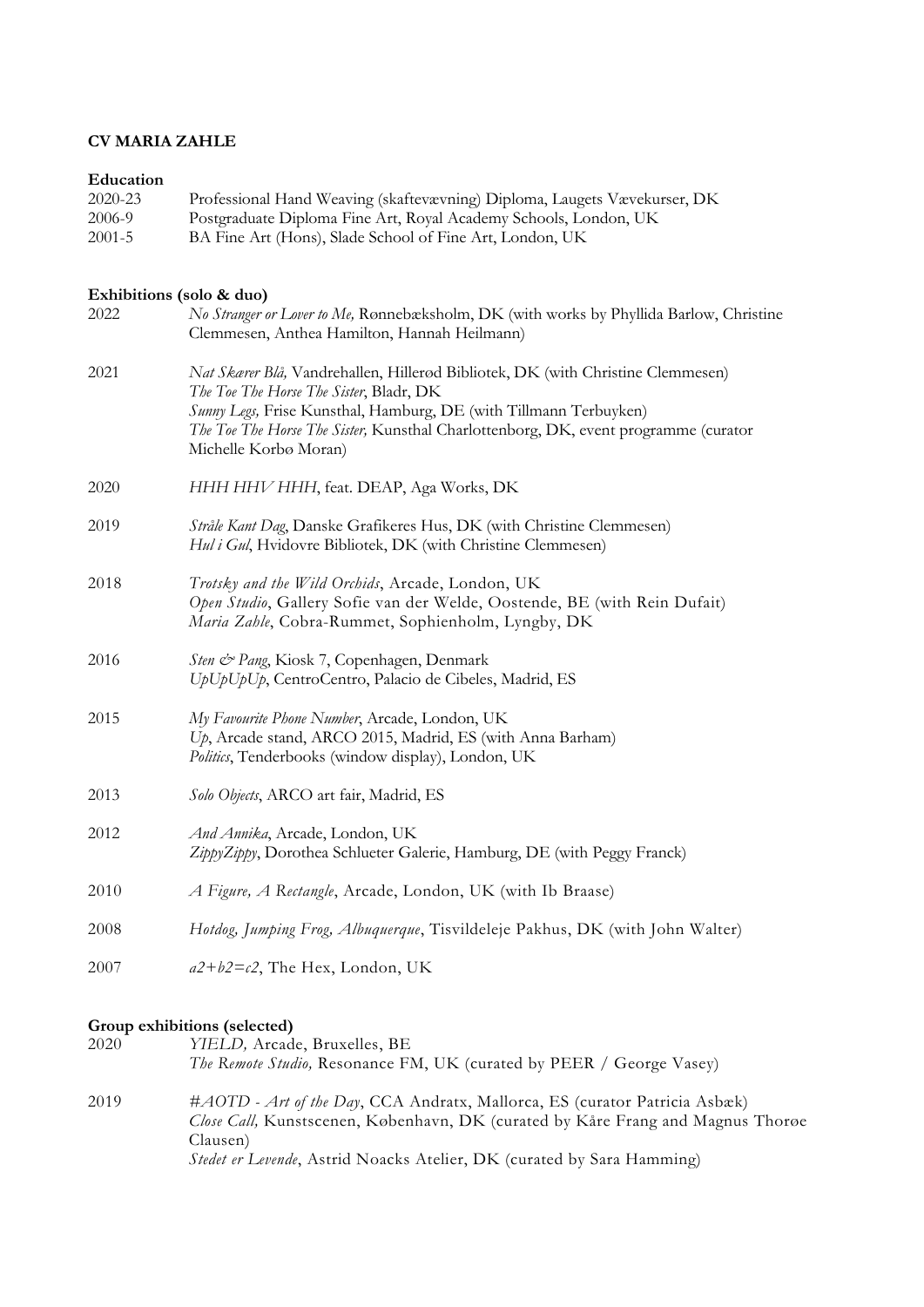| 2018                           | Anthea Hamilton: Projects, Kettles Yard, Cambridge, UK (curator Anthea Hamilton)<br>Arcade stand, ZonaMaco art fair, Mexico City, MX                                                                                                                                                                                                                         |
|--------------------------------|--------------------------------------------------------------------------------------------------------------------------------------------------------------------------------------------------------------------------------------------------------------------------------------------------------------------------------------------------------------|
| 2017                           | Occasional Geometries, Yorkshire Sculpture Park, UK (curated by Rana Begum)<br>Drawing Biennale, Drawing Centre, London, UK<br>Socle du Monde Biennale, Herning Højskole, DK (curated by Alix Janta-Polczynski / Art Barter)<br>Presentation of Ocean collages, Arcade stand, Code Art Fair, Copenhagen, DK<br>Bestyrelsesmøde, Kiosk 7, Copenhagen, Denmark |
| 2016                           | Baldock, Pope, Zahle, Northern Gallery of Contemporary Art, Sunderland, UK                                                                                                                                                                                                                                                                                   |
| 2015                           | #4, 6GINS, Liverpool, UK<br>Paw, Arcade, London, UK<br>How to Read, Five Years, London, UK (curated by Parole Parole)<br>$(1/1)$ .10 (in dialogue with Philippe van Snick), Galerie Tatjana Pieters, Ghent, BE                                                                                                                                               |
| 2014                           | Fresh, CCA Andratx, Mallorca, ES (curated by Patricia Asbæk)<br>Paper Works, Galerie Tatjana Pieters, Ghent, BE                                                                                                                                                                                                                                              |
| 2013                           | Politics, Arcade, London, UK (curated by Maria Zahle)<br>Stand with Arcade, MIART art fair, Milan, IT<br>Enjoy and Discover Squares & Triangles, Arcade, London, UK<br>Double, Illums Bolighus, Copenhagen, DK (curated by Torgny Wilcke)<br>Take Me Out, stand with Limoncello, London Art Fair, UK                                                         |
| 2012                           | Tree Stripe, Frieze Art Fair Sculpture Park, Regents Park, London, UK (curated by Clare Lilley)                                                                                                                                                                                                                                                              |
| 2010                           | Paul Richards and The Hex, Amer Abbas Gallery (invited by Bell Street Project),<br>Vienna, AT<br>Alice Channer, Dagmar Heppner, Alicja Kwade, Maria Zahle, BolteLang, Zurich, CH                                                                                                                                                                             |
| 2009                           | Double Object, Thomas Dane Gallery, London, UK<br>Autonomy Together, Trottoir and Subvision Festival, Hamburg, DE (with Jason<br>Dungan, Eddie Peake, and Astrid Noack)<br>Middlemarch, Auto-Italia South East, London, UK                                                                                                                                   |
| 2008                           | Double Object, Occasionals, London, UK (curated by Leigh Robb)<br>Production Still - Mike Cooter & The Hex, Moot, Nottingham, UK<br>The Hex Retrospective, Limoncello Gallery, London, UK                                                                                                                                                                    |
| <b>Permanent commissions</b>   |                                                                                                                                                                                                                                                                                                                                                              |
| 2016-19                        | Farvesving; Farver Bag et Gitter; 20 Flader 5 Farver, 3 pedestrian tunnels, Copenhagen, DK (with<br>architect Kristine Mogensen)                                                                                                                                                                                                                             |
| 2016                           | With Colour, With Body, Department of Energy Technology, Alborg University, DK                                                                                                                                                                                                                                                                               |
| 2014                           | Dogs & Sails, New Walk Museum and Art Gallery, Leicester, UK                                                                                                                                                                                                                                                                                                 |
| <b>Publications (selected)</b> |                                                                                                                                                                                                                                                                                                                                                              |
| 2022                           | Maria Zahle: The Toe, The Horse, The Sister. Published by AkermanDaly, London                                                                                                                                                                                                                                                                                |

Christine Clemmesen and Maria Zahle: *Nat Skærer Blå*, essay by Anders Kjær Rasmussen Tillmann Terbuyken & Maria Zahle: *Sunny Legs* (artist book)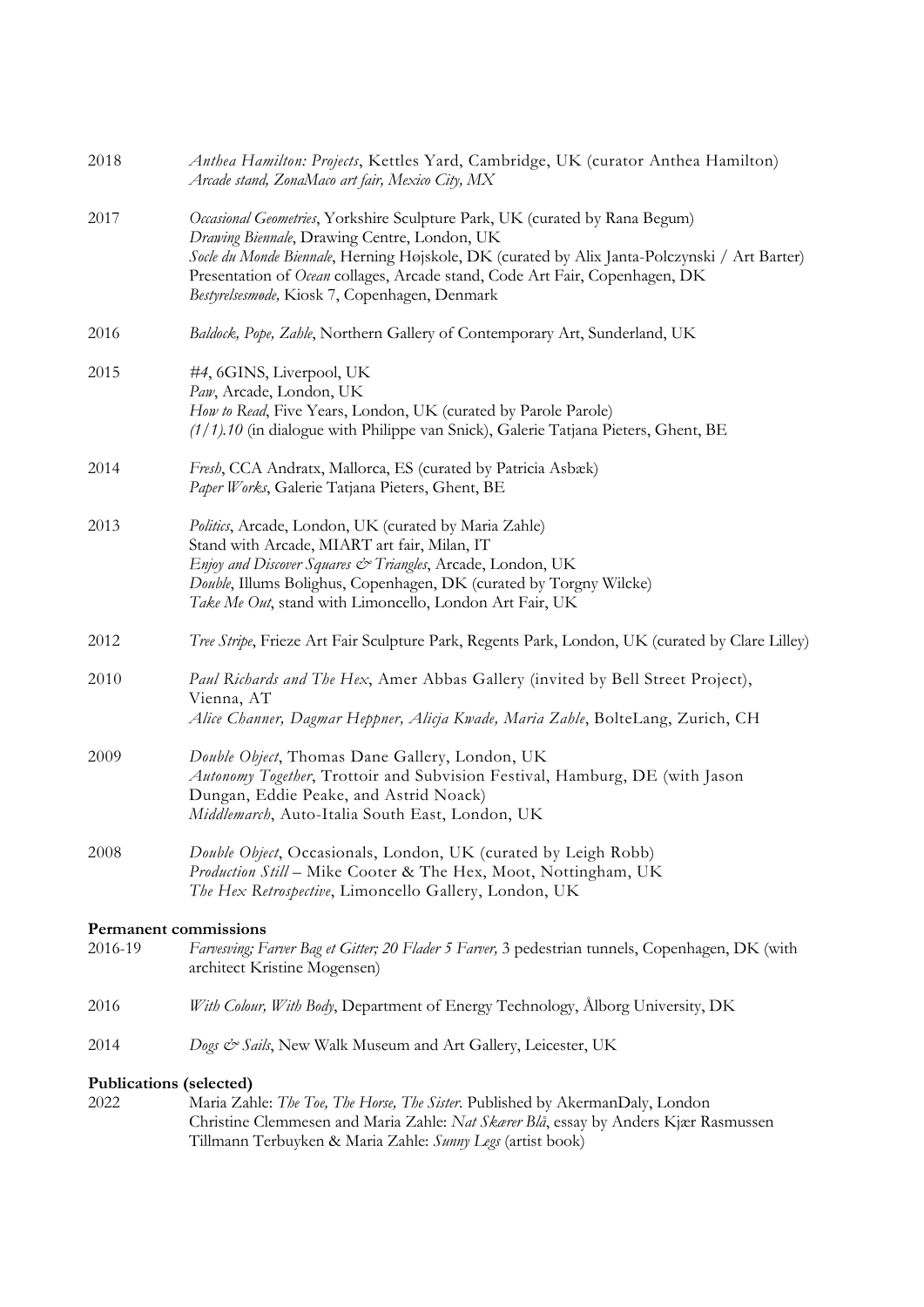| 2018                                                                             | Christine Clemmesen and Maria Zahle: Stråle Kant Dag, design by Officin, DK                                                                                                                                                 |
|----------------------------------------------------------------------------------|-----------------------------------------------------------------------------------------------------------------------------------------------------------------------------------------------------------------------------|
| 2017                                                                             | Maria Zahle: 8 Poems. Published by AkermanDaly<br>Occasional Geometries, Yorkshire Sculpture Park, 2017. Essay by Diana Campbell Betancourt                                                                                 |
| <b>Bibliography (selected)</b><br>2022                                           | Adam Heardman: Artists' Books. Maria Zahle: The Toe The Horse The Sister (review), Art Monthly<br>November issue 2021                                                                                                       |
|                                                                                  | Finn Hagen Madsen, Maria Zahle (review of Maria Zahle: The Toe The Horse The Sister),<br>Kunstavisen 1st June 2021                                                                                                          |
| 2018                                                                             | Maria Kjær Themsen: Nasten sprog, nasten form, nasten skulptur (review of Maria Zahle: 8<br>Poems), Weekendavisen 12th January 2018                                                                                         |
| 2016                                                                             | Mads Vibe-Andersen: Maria Zahle udsmykker Aalborg Universitet, www.kunsten.nu, March 2016.                                                                                                                                  |
| 2012                                                                             | Rebecca Geldard: And Annika, review, Time Out, London, June 2012<br>Maria Zahle 'And Annika' at Arcade, Mousse Magazine, preview, May 2012                                                                                  |
| 2010                                                                             | Quinn Latimer: Alice Channer, Dagmar Heppner, Alicja Kwade, Maria Zahle, BolteLang, Zurich,<br>review, February 2010                                                                                                        |
| Projects                                                                         |                                                                                                                                                                                                                             |
| $2021 -$                                                                         | Development of woven artwork with Jenna Sutela and Diakron / Primer, DK                                                                                                                                                     |
| $2020-$                                                                          | Co-founder (with Jason Dungan) of POLYCHROME, Copenhagen, DK                                                                                                                                                                |
| 2016-19                                                                          | Co-founder (with Jason Dungan) of Kiosk 7, Copenhagen, DK                                                                                                                                                                   |
| 2018                                                                             | Untitled (Lemon Judgement), Musical Performance, Averard Hotel, London, UK<br>Lilt, LP release by Squares & Triangles<br>8 Poems, book launch and performance, The AllBright Club, London, UK; Aeromoto,<br>Mexico City, MX |
| 2017                                                                             | In The Pines, performance w/ Blue Lake, David Risley Gallery, Copenhagen, DK                                                                                                                                                |
| 2016                                                                             | Online residency at Akerman Daly                                                                                                                                                                                            |
| 2015                                                                             | Hg, release of Squares & Triangles debut LP                                                                                                                                                                                 |
| 2010-2012                                                                        | Co-founder of The Hex, London, UK                                                                                                                                                                                           |
| 2009                                                                             | Participant in What Do Artists Do? by Phyllida Barlow and Arts Council England                                                                                                                                              |
| $2007 -$                                                                         | Member of music group Squares&Triangles                                                                                                                                                                                     |
| Awards and funding (selected)<br>Production Award, Statens Kunstfond, DK<br>2021 |                                                                                                                                                                                                                             |
| 2020                                                                             | Production Award, Statens Kunstfond, DK<br>Beckett Fonden, Knud Højgaards Legat, Hoffmann og Husmans Fond, Ingeniør Kaptajn<br>Aage Nielsens Familiefond, DK                                                                |